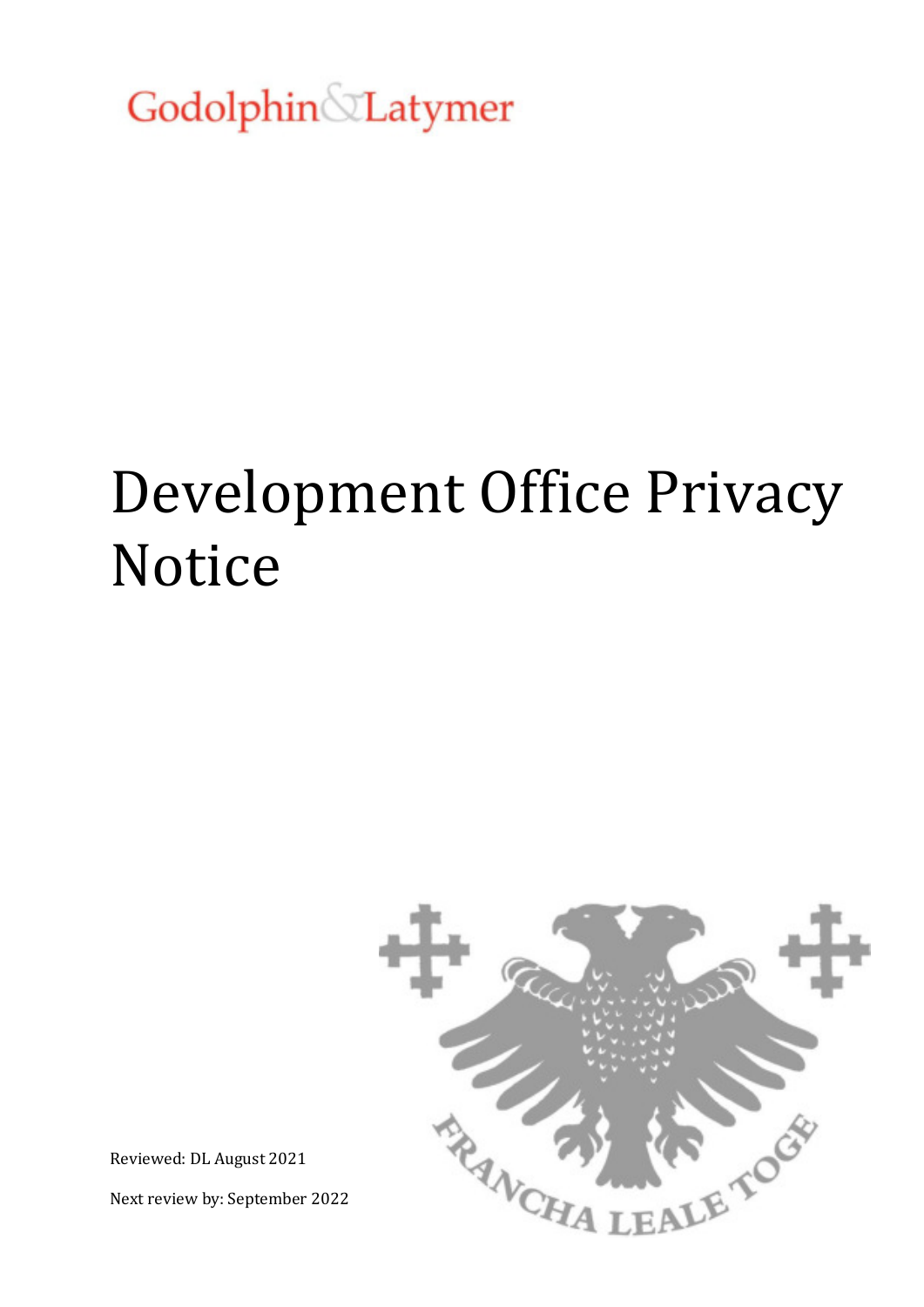## **1. Introduction**

- 1.1. The Godolphin & Latymer School Foundation, in its capacity as trustee of the Godolphin and Latymer School (together the "School"), is a data controller for the purposes of data protection law.
- 1.2. The Godolphin and Latymer School Development Office is a department within the School. It is the link between the current school community, alumnae and former parents and staff and also coordinates fundraising for the Godolphin & Latymer bursary programme and for school projects.
- 1.3. The Development Office holds data about past pupils; present and former parents and guardians; present and former members of staff and governors; and other individuals connected with the School. This notice specifically relates to personal data processed by the Development Office. Parents and pupils should also read the notice on the school website: How We Use Your Information (privacy notice for parents and pupils).
- 1.4. We are committed at every level to making sure that our communications with you are secure, considered and welcome.

## **2. What Personal Data the Development Office holds and how it acquires it**

- 2.1. Examples of the personal data which the Development Office might hold include:
	- Biographical information including your name, gender and date of birth;
	- Your contact details and communication preferences;
	- Your education history;
	- Your clubs and societies affiliations and your other connections with the School;
	- Your professional activities and employment;
	- Your interests and extra-curricular activities;
	- Information you have publicly shared on social media;
	- Your volunteering activity for the School including alumnae volunteering;
	- Your family and partner/spousal details;
	- Your relationships with other G&L alumnae, donors and friends;
	- Your donation history and financial assessment information;
	- Records of communications and interactions we have had with you; and
	- Your attendance at School events.
- 2.2. The Development Office may acquire this personal data in a number of ways. For example:
	- Some personal data that you provide to the School will also be held in the Development Office. This includes the types of data listed in 2.1 above but will never include medical or health information held only by the Medical Centre or detailed financial information supplied only to the Finance Office;
	- Pupils may provide personal data directly to the Development Office shortly before leaving the School (such as future contact details) or afterwards (such as updated career information or contact details);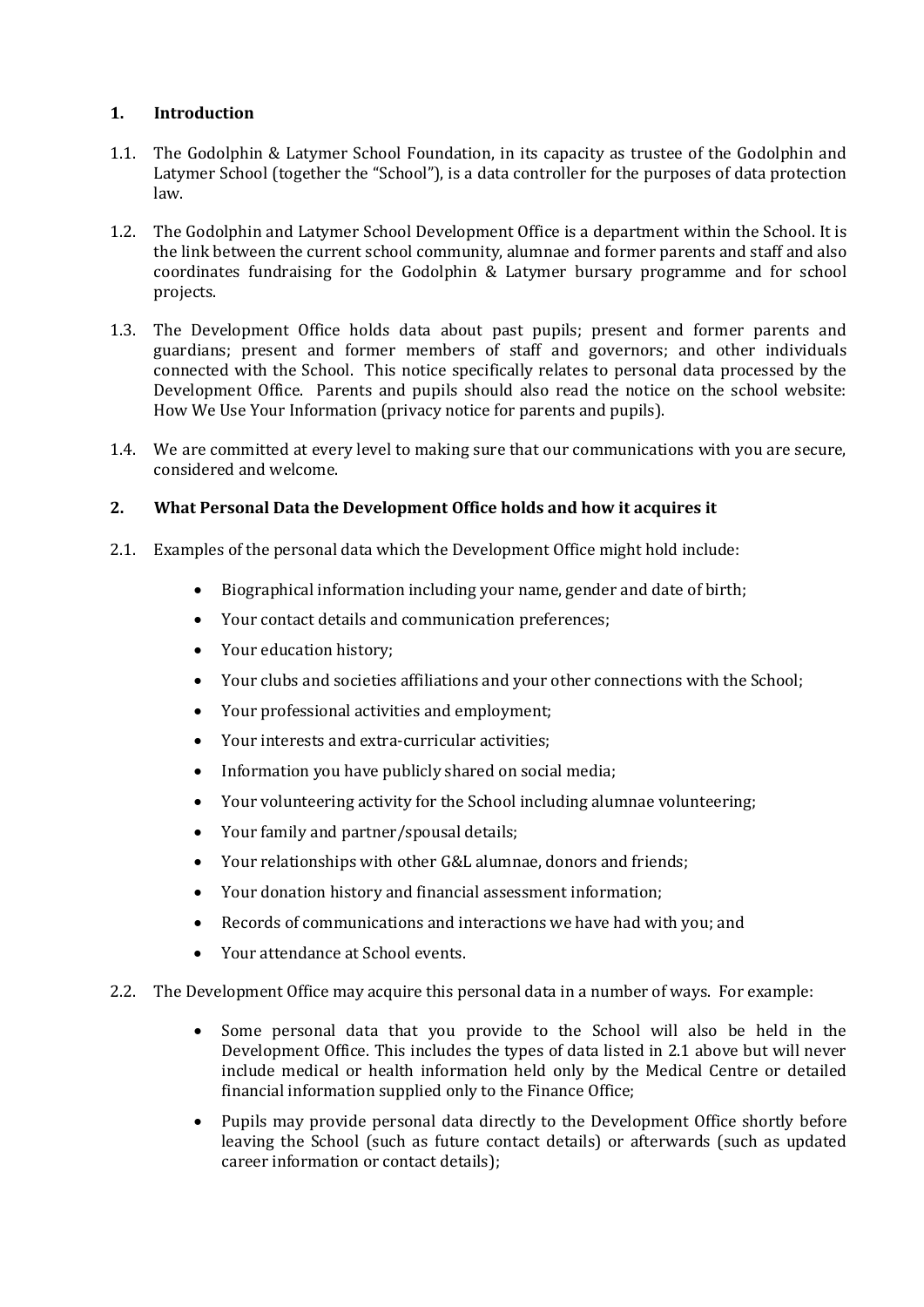- You may provide personal data when you enquire about Development Office activities, register for an event, make a donation, volunteer, engage with our social media channels or otherwise provide us with your personal information; and
- We do not currently use third-party companies to research or profile but we may analyse publicly available information to contact you about initiatives or events that might interest you, or to make appropriate requests.

## **3. How the Development Office uses Personal Data**

- 3.1. The Development Office commonly uses personal data for the protection and promotion of the School's legitimate interests and objectives including:
	- The distribution of School and Development Office publications, fundraising information and requests for, and updates on, support for the School's charitable purposes;
	- Notification of events and the promotion of any benefits and services that may be available;
	- Communicating with the body of former pupils, including pertinent events and services and acting as an intermediary to connect alumnae with each other, with each party's agreement;
	- The maintenance of an historic archive in text and picture format;
	- General administration (e.g. event management, processing of donations, internal record keeping);
	- The provision of educational support and ancillary services, including provision of careers and mentoring services, with a subject's agreement;
	- Due diligence research in the case of donations or potential donations and gifts made to the school;
	- Potential fundraising research, which may include segmentation of the database by postcode, area or past giving etc., and/or financial analysis or screening to help the Development Office gain a better understanding about the School's supporters and to tailor communications to them;
	- From time to time to create a profile of your interests, preferences and level of potential donations so that we can contact you in the most appropriate way and with the most relevant information; and
	- The fulfilment of the school's legal obligations.
- 3.2. The Development Office may also share personal data with other departments within the School (e.g. the Higher Education and Careers department), the Godolphin and Latymer School Foundation and the Godolphin and Latymer School Bursary Fund for the purposes listed above.
- 3.3. From time to time we may ask for your consent to us processing your personal data. For example, the Development Office may use photographs or videos of you as part of a wider group for the School's website and social media sites or prospectus to advertise the School or the work of the Development Office But if we wish to use a photograph which might be considered more privacy intrusive, we may contact you to seek your consent. If you have any concerns about the use of photographs and videos please contact the Development Office.
- 3.4. The Development Office will not use personal data for any other purpose unless it has first communicated the other purposes or it considers it is reasonable and fair to do so.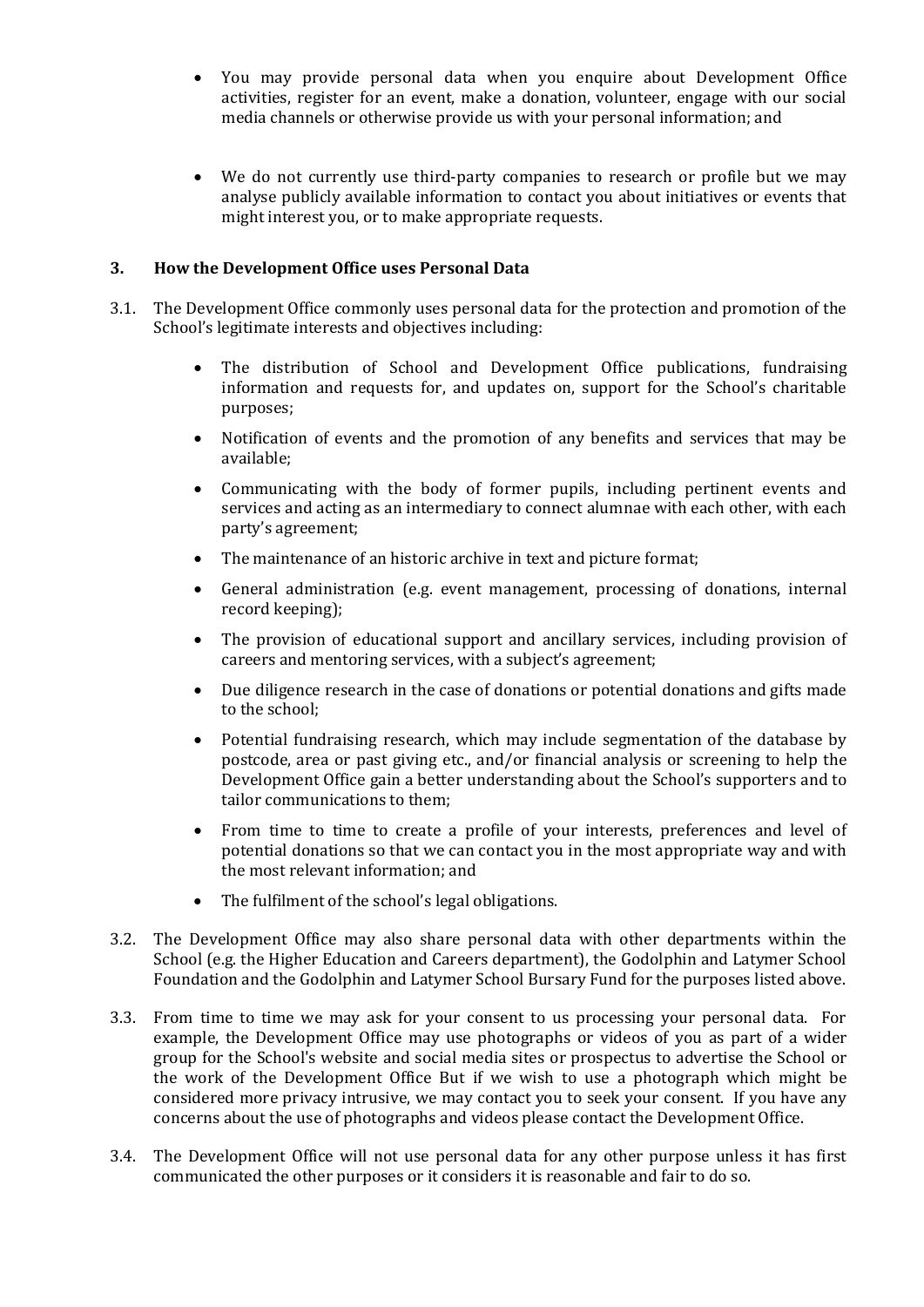## **4. How the Development Office keeps Personal Data**

- 4.1. The Development Office uses a separate database from other departments at the School. All personal data held by the Development Office is stored securely and treated with sensitivity, with access restricted to authorised personnel only.
- 4.2. Data will not be disclosed to external organisations other than those with whom we are required to share information (such as HMRC) or those acting as agents for the School/Development Office, with whom the School has data sharing agreements. The Development Office does not sell or swap any of its data to third party organisations and does not permit its agents to provide its data to third parties.
- 4.3. Please note that we do not store any credit/debit card details after processing payments
- 4.4. Data will only be held for as long as it is necessary for the above purposes and as long as we have a legitimate reason to do so. We will always try to ensure that the information we hold about you is up to date, reasonable and relevant. We retain details of former pupils indefinitely for archiving purposes and so that we can communicate with the Old Dolphin community. You may change your contact preferences at any time (see more below).

## **5. Your rights and opting-out**

- 5.1. Our communications are by phone, email and post in order to achieve our role in the most costeffective way. You can change your communication preferences at any time by post (Development Office, The Godolphin and Latymer School, Iffley Road, London, W6 0PG, email [\(development@godolphinandlatymer.com\)](mailto:development@godolphinandlatymer.com) or telephone (020 8741 1936).
- 5.2. You have a right to request copies of the data that we hold about you and, in some cases, to ask for it to be erased or amended or for us to stop processing your personal data. You also have the right to withdraw consent where this has been given but please be aware that we may not be relying on consent but may have another lawful reason to process your data.
- 5.3. It is hoped that all members of the Godolphin and Latymer community will wish to hear from the School on occasion about ways to remain involved, support, attend events and receive benefits and updates. Members of the Old Dolphin community who do not opt to be contacted by email should be aware that they may no longer receive certain communications from the Development Office regarding reunions and events at the school. **Parents opting out of Development Office communications will miss out on event and project information and this is strongly advised against during the duration of their child's time at the School when they are active members of the School community.**
- 5.4. If you request that we stop processing your data, we will remove your personal data with the following exceptions:
	- your name and years of entry and leaving alongside your request to remove your data. We will retain this information to prevent you from being inadvertently contacted in the future.
	- information needed to comply with statutory requirements, but only for as long as those statutory requirements specify (e.g. Gift Aid declarations)
	- a coded reference may be attributed to you for reporting and accounting purposes concerning any events attended or donations made.

#### **6. Further Information**

6.1. If you would like any further information about anything within this statement then please contact the Bursar via [finance@godolphinanadlatymer.com.](mailto:finance@godolphinanadlatymer.com)